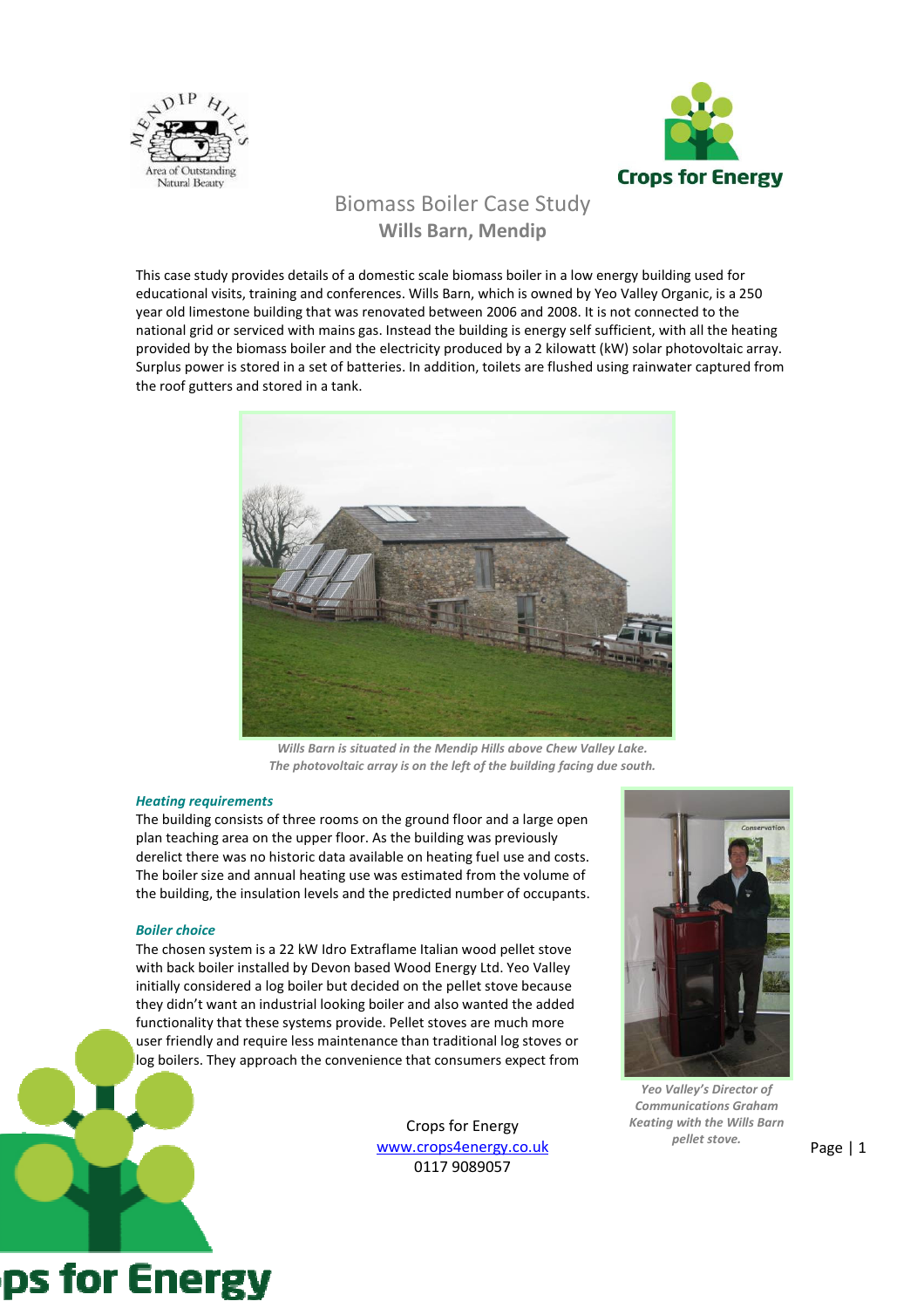their heating system with features such as a pre-set timer which lights the boiler automatically. Yeo Valley got two other quotes prior to deciding on this system.

#### Heating system

The building has significant amounts of insulation in the walls, roof area and under the floors. As a result the heating required is quite moderate. During winter the boiler is operated for two hours in the morning. The boost to the ambient temperature that this provides is sufficient to keep the building warm all day. If the building is used for evening events the boiler is set to come on again at 4pm.

Following ignition the stove takes around 15 minutes to start heating the radiators. It services three double radiators upstairs and three double radiators downstairs. Once the water reaches 72°C the boiler stops burning fuel and only starts again when the thermostat instructs it that the temperature has fallen below 60°C. This is exactly the same as a gas or oil system. The stove has five temperature settings but this system is usually set on three. The front of the stove can get quite hot so there is a fireguard that can be attached as a safety feature.

## Fuel Supply and Storage

ps for Energy

The system uses wood pellets produced from compressed sawdust. This type of fuel is very dense and has a higher calorific value than wood chips or even seasoned logs; as a consequence, pellets are much more expensive. Pellets can also be produced from other sources such as crops grown specifically for energy production such as willow, oilseed rape and even bracken. The latter are slightly inferior in quality than those produced from sawdust and are moderately cheaper. Yeo Valley have not tested alternative pellets in the Wills Barn stove but are investigating the potential of using the energy grass miscanthus in other boilers on their estate.

The wood pellets are delivered as a one tonne consignment made up of individual 15kg bags. As the building has not been in use for a full year or used at full capacity there is currently no information on the annual consumption of wood pellets. During winter it has used an average of 10kg of pellets per day. This would be equivalent to about 1.5 tonnes for the winter season.

Yeo Valley paid £185 (ex VAT) for one tonne of pellets in the summer of 2008 but prices have since gone up. Current prices (as of March 2009) range between £220-290 per tonne depending on the supplier used. These prices include delivery but not VAT.



The stove front can get hot so there is a fire guard that can be used as a safety feature.



Wood pellets. The ones on the left are made of compressed sawdust whilst the ones on the right are oilseed rape meal. (Picture courtesy of Dorset County Council)

Crops for Energy www.crops4energy.co.uk 0117 9089057

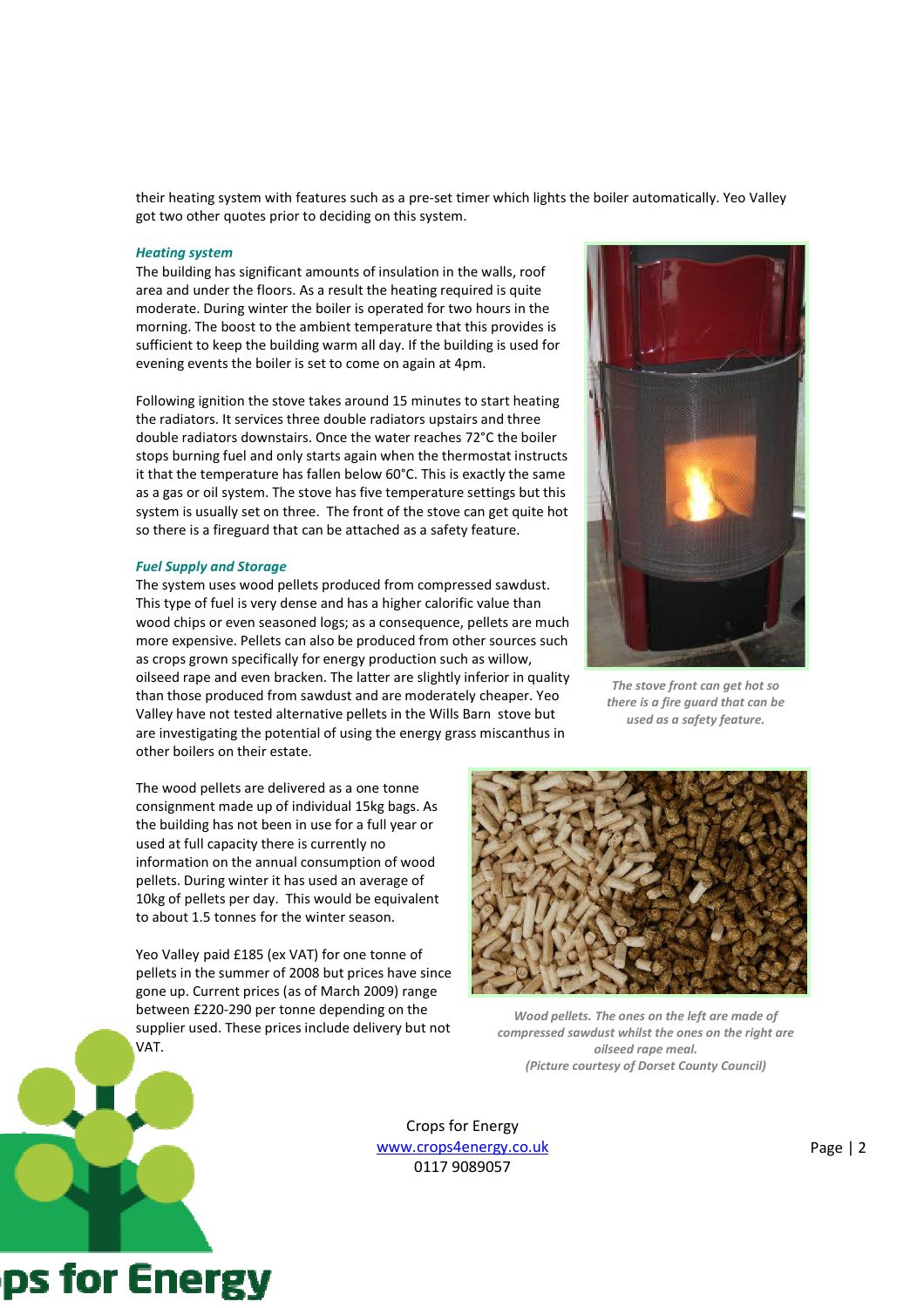A typical UK house using 20,000 kilowatt hours (kWh) of heating might require 3.5 tonnes of pellets per year. This is based on the replacement of an aging fossil fuelled boiler working at an efficiency of 70% with a 90% efficient pellet boiler. A well insulated house would require perhaps half this amount.

| Fuel           | <b>Amount required</b> | Unit price (inc VAT)* | <b>Annual fuel costs</b> |
|----------------|------------------------|-----------------------|--------------------------|
| <b>Pellets</b> | 3.5 tonnes             | £255                  | £892.50                  |
| Mains gas      | 20,000 kWh             | 3.7p/kWh              | £740.00                  |
| Heating oil    | 1900 litres            | 50p/litre             | £950.00                  |

\* Correct as of March 2009

The table above suggests that pellets are likely to be cheaper than oil but more expensive than mains gas. Many dwellings in Mendip AONB are heated with oil so pellets may allow residents to reduce their fuel bills. You can size your own boiler and calculate your fuel use by following the link in the more information section below.

### Operation and Maintenance

The most significant activity is the daily addition of the bagged fuel to the boilers integral hopper. The boiler has a self cleaning mode which activates for a few seconds during every hour of operation. Additional routine maintenance is undertaken by Yeo Valley staff. This is not particularly onerous and simply involves vacuuming the boiler once a week to remove any dust. The boiler is very efficient so the ash pan only needs emptying once a month. Every six weeks the boiler tubes are cleaned using pipe cleaners that are supplied with the boiler.



Adding wood pellets to the integral hopper. This needs to be done 1-2 times per day.

### Capital and Operational Cost

The overall capital costs of the installation including

plumbing and the flue was £7,500. Unfortunately this boiler was installed prior to the Renewable Heat Incentive so does not receive payments for the heat generated. A grant of £1,000 was obtained from Mendip AONB through the Co-ordinated Woodfuel Initiative. This funding stream is no longer available.

### Carbon savings

ps for Energy

As there was no previous heating at Wills Barn the pellet system has not led to any direct reduction in emissions of the greenhouse gas carbon dioxide  $(CO<sub>2</sub>)$ . However, had the pellet stove not been installed the most likely alternative heating system would have been oil. The use of 1.5 tonnes of pellets is equivalent to around 700 litres of oil. Such an installation would have resulted in 1.8 tonnes of  $CO<sub>2</sub>$  being emitted.

Burning wood pellets is not quite carbon neutral because of the fossil fuels used in their harvesting, processing and transport. Also, the boilers fan uses 70 watts of power, the same amount as an old incandescent light bulb or three energy saving compact fluorescent lamps (CFLs). Nevertheless, these emissions are a tiny fraction of the emissions from an oil boiler.

> Crops for Energy www.crops4energy.co.uk 0117 9089057